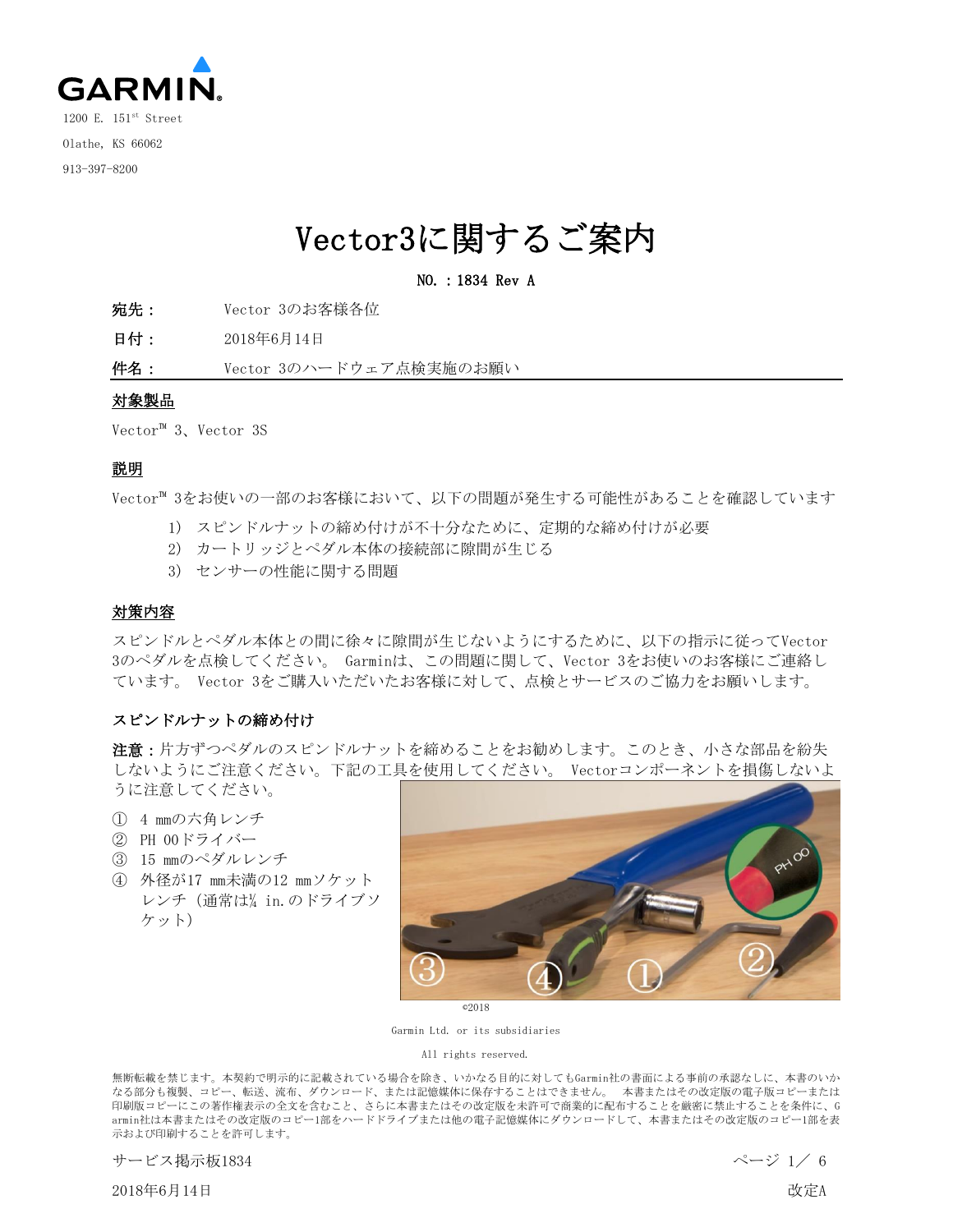1. バッテリーカバー①とバッテリー②を外しま す。

## 注意:

Vector 3をお使いのすべてのお客様に対して、 新設計のバッテリーカバーを無償でご用意して います。 詳細については、Garmin製品サポート (<https://support.garmin.com/ja-JP/>)にお問 い合わせください。

- 2. 小さな+ドライバー(PH 00)を使用して、2 本のネジ③をバッテリーキャリッジ④の内側 から取り外します。 注意:Vector 3Sシステムの場合、右のペダル にはバッテリーキャリッジがありません。 3. バッテリーキャリッジを取り外します。
- 4. ペダルレンチでレンチフラットをしっかりと 保持したまま、12 mmソケットレンチを使用し てスピンドルナット⑤を7 lbf-ft.(10 N-m) 締め付けます。

注意:スピンドルナットが所定の位置に留ま るように、推奨のトルク仕様に従って締め付 けを行ってください。

注意:右側のペダルでは、スピンドルナット の色は黒で、ネジ山の方向が逆になります。 左側のペダルでは、スピンドルナットの色は 銀です。 左側のスピンドルには、レンチフ ラット部にラインがあります。

- 5. バッテリーキャリッジと2本のネジを締付し ます。
- 6. バッテリーとバッテリーカバーを交換し、手 で締めます。 注意:黄色のOリングガスケットを傷つけたり、紛失したりしないようにしてください。
- 7. 4 mmの六角レンチを使用して、バッテリーカバーを軽く締め付けます。 注意:バッテリーカバーを締め過ぎないようにしてください。 黄色のOリングガスケットが見え なくなれば、カバーの締め付けは十分です。 ペダルのLEDが一度赤く点滅します。

## 1) お使いのVector 3ペダルの点検

サービス掲示板1834 ページ 2/ 6

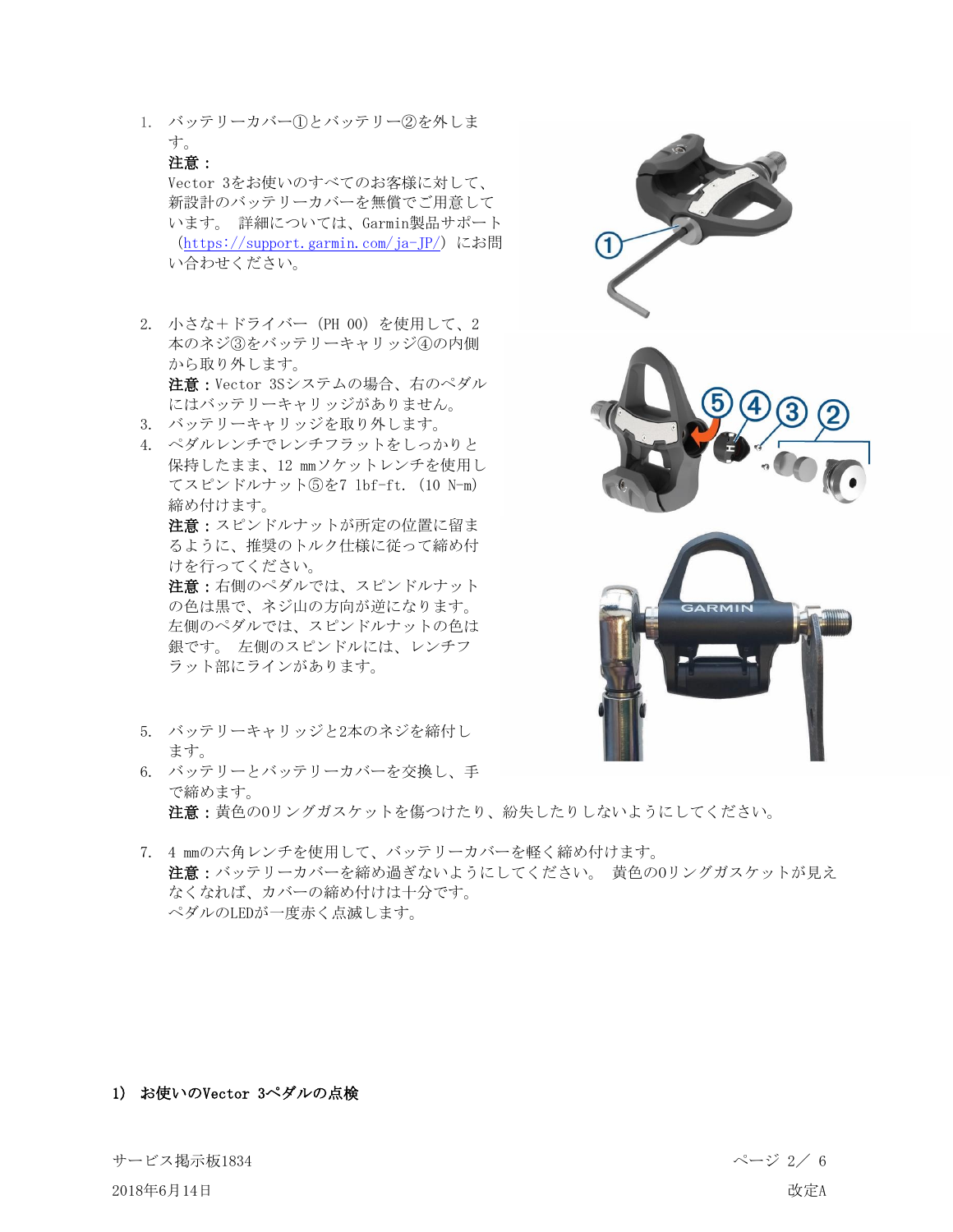- 1. ペダル本体とカートリッジの接続部分を確 認します。 ペダル本体とカートリッジの接続部に隙間 がある場合、センサーの性能低下、リセッ ト、または回転への影響の原因となる場合 があります。
- 2. 隙間が見えている場合、Garmin製品サポー ト([https://support.garmin.com/ja-JP](https://support.garmin.com/ja-JP/) [/](https://support.garmin.com/ja-JP/))にご連絡ください。



## 2) センサーの性能に関する問題

Garminは、Vector 3のバッテリーカバーを再設計することで、センサー機能のシステムを向上するため の対策を講じています。 ほとんどのお客様において現在の設計で問題が起こることはありませんが、Ve ctor 3を所有しているお客様には、新設計のバッテリーカバーを無償で提供しています。 詳細について は、Garmin製品サポート (<https://support.garmin.com/ja-JP/>) にお問い合わせください。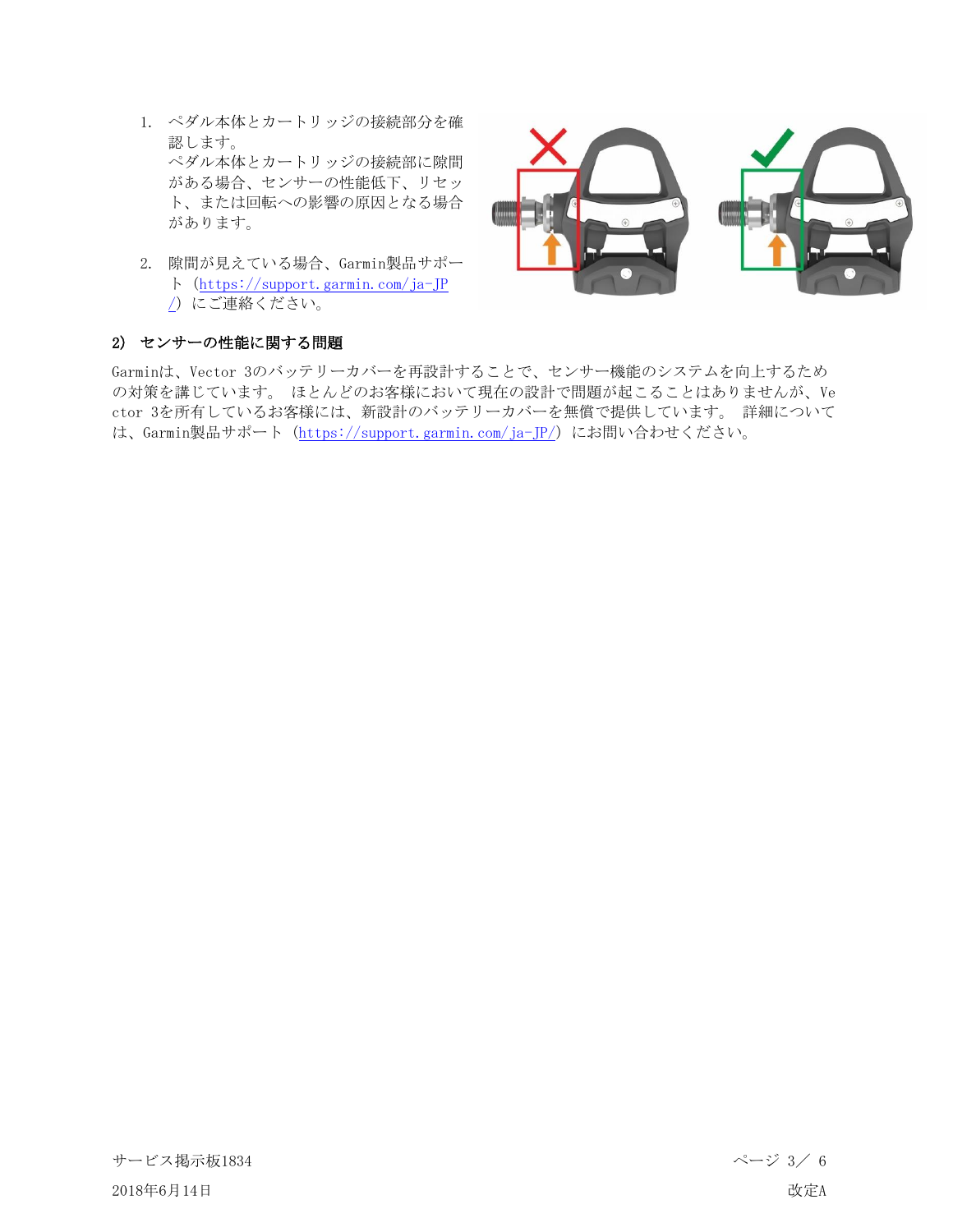# SERVICE ADVISORY

### NO.: 1836 Rev A

TO: Vector 3 Customers

**DATE:** June 14, 2018

SUBJECT: Vector 3 Requires Hardware Inspection

### PRODUCTS AFFECTED

Vector™ 3, Vector 3S

### DESCRIPTION

Garmin is aware of the following issues that may affect a small number of Vector™ 3 customer s:

- Spindle nut is under torqued and must be tightened before the next ride
- Cartridge is separated from the pedal body

### RESOLUTION

Use the following instructions to inspect your Vector 3 pedals to ensure the spindles will no t separate from the pedal bodies over time. If you are not comfortable performing these step s, you can contact a Garmin dealer or Garmin product support at [support.garmin.com.](https://support.garmin.com/)

### Tightening the Spindle Nut

NOTE: Garmin recommends tightening the spindle nut on one pedal at a time taking care to keep track of small parts. You must obtain a 4 mm hex key, PH 00 screwdriver, 15 mm pedal wrench, and 12 mm socket wrench with an outer diameter that is less than 17 mm, which is typically a  $\frac{1}{4}$  in. drive socket. Use care not to damage any of the Vector components.

- 1. Before your next ride, check the torque of the spindle nut.
- 2. Use a 15 mm pedal wrench to remove the pedals.

NOTE: The left pedal spindle has a left-handed (reverse) thread attaching it to the cr ank arm.

3. Use a 4 mm hex key to remove the battery cover (1).



4. Set the battery cover and batteries (2) aside. NOTE: Garmin recommends that all Vector 3 customers order the free, redesigned battery covers. For details, contact Garmin Product Support at [support.garmin.com.](https://support.garmin.com/)

サービス掲示板1834 ページ 4/ 6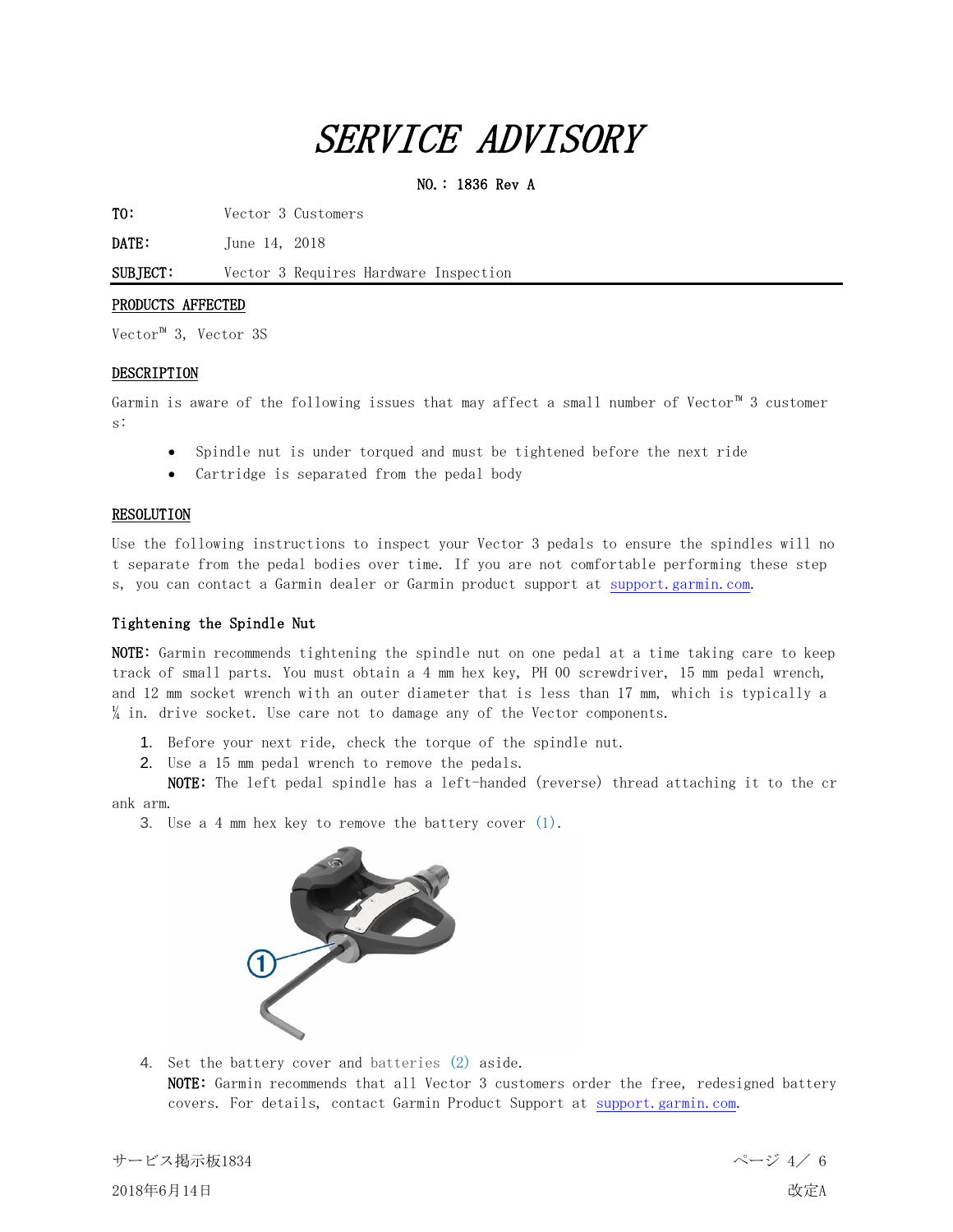

5. Use a small Phillips screwdriver (PH 00) to remove the two screws (3) from inside the battery carriage (4).

NOTE: If you have the Vector 3S system, the right pedal has no battery carriage.

- 6. Remove the battery carriage.
- 7. While securely holding the wrench flats with a pedal wrench, use the 12 mm socket wren ch to torque the spindle nut  $(5)$  to 7 lbf-ft.  $(10 \text{ N-m})$ .

NOTE: To ensure that the spindle nut stays in place, you must tighten it to the recomm ended torque specification.

NOTE: The right pedal has a black spindle nut and a reverse thread. The left pedal has a silver spindle nut. The left spindle has a line on the wrench flats.



- 8. Replace the battery carriage and two screws.
- 9. Replace the batteries and battery cover, and hand tighten it. NOTE: Do not damage or lose the yellow O-ring gasket.
- 10. Use a 4 mm hex key to gently tighten the battery cover. NOTE: Do not over-tighten the battery cover. The cover is sufficiently tight when the yellow O-ring gasket is no longer visible. The pedal LED flashes red once.

### Inspecting Your Vector 3 Pedals

1. Examine the area where the pedal body connects to the cartridge. If there is any separation between the pedal body and the cartridge, you could experie nce poor sensor performance, resets, or resistance to rotation.

サービス掲示板1834 ページ 5/ 6